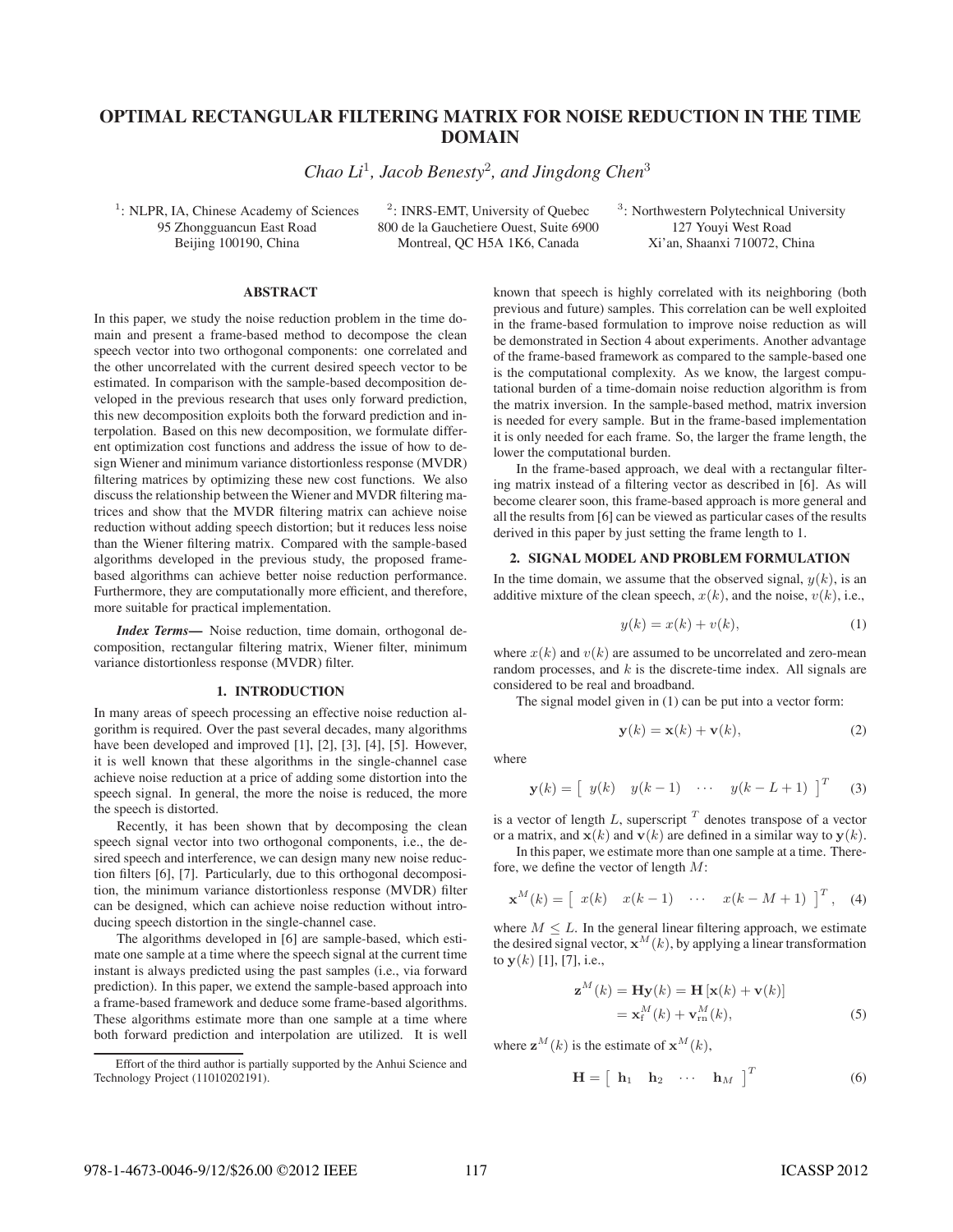is a rectangular filtering matrix of size  $M \times L$ ,

$$
\mathbf{h}_{m} = [h_{m,0} \ \ h_{m,1} \ \ \cdots \ \ h_{m,L-1}]^{T}, \ m = 1,2,\ldots,M \quad (7)
$$

are FIR filters of length L, and

$$
\mathbf{x}_{\mathrm{f}}^{M}(k) = \mathbf{H}\mathbf{x}(k)
$$
(8)  

$$
\mathbf{v}_{\mathrm{rn}}^{M}(k) = \mathbf{H}\mathbf{v}(k)
$$
(9)

are the filtered speech and residual noise respectively. Depending on the value of  $M$ , there are two important particular cases of (5) as described below.

- $M = 1$ . In this situation,  $\mathbf{z}^1(k) = z(k)$  is a scalar and **H** degenerates to an FIR filter  $\mathbf{h}^T$  of length L. This case has been well studied in [6].
- $M = L$ . In this situation,  $z^{L}(k) = z(k)$  is a vector of length L and  $H = H<sub>S</sub>$  is a square matrix of size  $L \times L$ . This scenario has been widely covered in [1], [4], [5] and in many other papers.

By definition, our desired signal is the vector  $\mathbf{x}^{M}(k)$ . Therefore, we need to extract  $\mathbf{x}^{M}(k)$  from  $\mathbf{x}(k)$ . For that, we need to decompose  $\mathbf{x}(k)$  into two orthogonal components: one that is correlated with (or is a linear transformation of) the desired signal  $\mathbf{x}^M(k)$ and another that is orthogonal to  $\mathbf{x}^{M}(k)$  and, hence, will be considered as the interference component. Specifically, the vector  $\mathbf{x}(k)$  is decomposed into the following form:

$$
\mathbf{x}(k) = \mathbf{R}_{\mathbf{x}\mathbf{x}^M} \mathbf{R}_{\mathbf{x}^M}^{-1} \mathbf{x}^M(k) + \mathbf{x}_i(k) = \mathbf{x}_d(k) + \mathbf{x}_i(k), \quad (10)
$$

where

$$
\mathbf{x}_{\mathrm{d}}(k) = \mathbf{R}_{\mathbf{x}\mathbf{x}^{M}} \mathbf{R}_{\mathbf{x}^{M}}^{-1} \mathbf{x}^{M}(k) = \mathbf{\Gamma}_{\mathbf{x}\mathbf{x}^{M}} \mathbf{x}^{M}(k)
$$
(11)

is a linear transformation of the desired signal,  $\mathbf{R}_{\mathbf{x}^M}$  =  $E\left[\mathbf{x}^M(k)\mathbf{x}^{MT}(k)\right]$  is the correlation matrix (of size  $M \times M$ ) of  $\mathbf{x}^{M}(k)$  with  $E[\cdot]$  denoting mathematical expectation,  $\mathbf{R}_{\mathbf{x}\mathbf{x}^{M}}$  =  $E\left[\mathbf{x}(k)\mathbf{x}^{MT}(k)\right]$  is the cross-correlation matrix (of size  $L \times M$ ) between  $\mathbf{x}(k)$  and  $\mathbf{x}^M(k)$ ,  $\mathbf{\Gamma}_{\mathbf{x}\mathbf{x}^M} = \mathbf{R}_{\mathbf{x}\mathbf{x}^M} \mathbf{R}_{\mathbf{x}^M}^{-1}$ , and

$$
\mathbf{x}_{i}(k) = \mathbf{x}(k) - \mathbf{x}_{d}(k)
$$
 (12)

is the interference signal. It is easy to see that  $\mathbf{x}_d(k)$  and  $\mathbf{x}_i(k)$  are orthogonal, i.e.,

$$
E\left[\mathbf{x}_{\mathrm{d}}(k)\mathbf{x}_{\mathrm{i}}^{T}(k)\right] = \mathbf{0}_{L \times L}.
$$
 (13)

For the particular case  $M = L$ , we have  $\Gamma_{\mathbf{x}\mathbf{x}} = \mathbf{I}_L$ , which is the identity matrix (of size  $L \times L$ ), and  $\mathbf{x}_d(k)$  coincides with  $\mathbf{x}(k)$ , which obviously makes sense. For  $M = 1$ ,  $\Gamma_{\mathbf{x}\mathbf{x}^1}$  simplifies to the normalized correlation vector [6]

$$
\gamma_{\mathbf{x}} = \frac{E\left[\mathbf{x}(k)x(k)\right]}{E\left[x^2(k)\right]}.
$$
\n(14)

Substituting  $(10)$  into  $(5)$ , we get

$$
\mathbf{z}^{M}(k) = \mathbf{H} \left[ \mathbf{x}_{\mathrm{d}}(k) + \mathbf{x}_{\mathrm{i}}(k) + \mathbf{v}(k) \right]
$$

$$
= \mathbf{x}_{\mathrm{fd}}^{M}(k) + \mathbf{x}_{\mathrm{ri}}^{M}(k) + \mathbf{v}_{\mathrm{m}}^{M}(k), \tag{15}
$$

where

$$
\mathbf{x}_{\text{fd}}^{M}(k) = \mathbf{H}\mathbf{x}_{\text{d}}(k) \tag{16}
$$

$$
\mathbf{x}_{\rm ri}^M(k) = \mathbf{H}\mathbf{x}_{\rm i}(k) \tag{17}
$$

are the filtered desired signal and the residual interference respectively. It can be checked that the three terms  $\mathbf{x}_{\text{fd}}^{M}(k)$ ,  $\mathbf{x}_{\text{ri}}^{M}(k)$ , and  $\mathbf{v}_{\text{rn}}^M(k)$  are mutually uncorrelated. Therefore, the correlation matrix of  $\mathbf{z}^M(k)$  is

$$
\mathbf{R}_{\mathbf{z}^M} = E\left[\mathbf{z}^M(k)\mathbf{z}^{MT}(k)\right] = \mathbf{R}_{\mathbf{x}_{\text{fd}}^M} + \mathbf{R}_{\mathbf{x}_{\text{ri}}^M} + \mathbf{R}_{\mathbf{v}_{\text{rn}}^M},\quad(18)
$$

where

$$
\mathbf{R}_{\mathbf{x}_{\text{fd}}^M} = \mathbf{H} \mathbf{R}_{\mathbf{x}_{\text{d}}} \mathbf{H}^T,\tag{19}
$$

$$
\mathbf{R}_{\mathbf{x}_{ri}^{M}} = \mathbf{H}\mathbf{R}_{\mathbf{x}_{i}}\mathbf{H}^{T} = \mathbf{H}\mathbf{R}_{\mathbf{x}}\mathbf{H}^{T} - \mathbf{H}\mathbf{R}_{\mathbf{x}_{d}}\mathbf{H}^{T},
$$
 (20)

$$
\mathbf{R}_{\mathbf{v}_{\rm rn}^M} = \mathbf{H} \mathbf{R}_{\mathbf{v}} \mathbf{H}^T,\tag{21}
$$

 $\mathbf{R}_{\mathbf{x}_{d}} = \mathbf{\Gamma}_{\mathbf{x}\mathbf{x}^{M}} \mathbf{R}_{\mathbf{x}^{M}} \mathbf{\Gamma}_{\mathbf{x}\mathbf{x}^{M}}^{T}$  is the correlation matrix (whose rank is equal to M) of  $\mathbf{x}_{d}(k)$ , and  $\mathbf{R}_{\mathbf{x}_{i}} = E\left[\mathbf{x}_{i}(k)\mathbf{x}_{i}^{T}(k)\right]$  is the correlation matrix of  $\mathbf{x}_i(k)$ .

Now, the error signal between the estimated and desired signals can be defined as a vector of length M:

$$
\mathbf{e}^{M}(k) = \mathbf{z}^{M}(k) - \mathbf{x}^{M}(k) = \mathbf{e}_{d}^{M}(k) + \mathbf{e}_{r}^{M}(k), \qquad (22)
$$

where

$$
\mathbf{e}_{\mathrm{d}}^{M}(k) = \mathbf{x}_{\mathrm{fd}}^{M}(k) - \mathbf{x}^{M}(k) = (\mathbf{H}\mathbf{\Gamma}_{\mathbf{x}\mathbf{x}^{M}} - \mathbf{I}_{M})\mathbf{x}^{M}(k)
$$
 (23)

is the signal distortion due to the rectangular filtering matrix with  $\mathbf{I}_M$  being the  $M \times M$  identity matrix and

$$
\mathbf{e}_{\mathrm{r}}^{M}(k) = \mathbf{x}_{\mathrm{ri}}^{M}(k) + \mathbf{v}_{\mathrm{rn}}^{M}(k) = \mathbf{H}\mathbf{x}_{\mathrm{i}}(k) + \mathbf{H}\mathbf{v}(k) \qquad (24)
$$

represents the residual interference-plus-noise.

Having defined the error signal, we can now write the meansquare error (MSE) criterion:

$$
J(\mathbf{H}) = \frac{1}{M} \cdot \text{tr} \left\{ E \left[ e^{M}(k) e^{MT}(k) \right] \right\}
$$
(25)  
=  $\frac{1}{M} \left[ \text{tr} (\mathbf{R}_{\mathbf{x}^{M}}) + \text{tr} (\mathbf{H} \mathbf{R}_{\mathbf{y}} \mathbf{H}^{T}) - 2 \text{tr} (\mathbf{H} \mathbf{R}_{\mathbf{y} \mathbf{x}^{M}}) \right]$   
=  $\frac{1}{M} \left[ \text{tr} (\mathbf{R}_{\mathbf{x}^{M}}) + \text{tr} (\mathbf{H} \mathbf{R}_{\mathbf{y}} \mathbf{H}^{T}) - 2 \text{tr} (\mathbf{H} \mathbf{R}_{\mathbf{x} \mathbf{x}^{M}}) \right],$ 

where  $\text{tr}\{\cdot\}$  denotes the trace of a square matrix and

$$
\mathbf{R}_{\mathbf{y}\mathbf{x}^{M}} = E\left[\mathbf{y}(k)\mathbf{x}^{MT}(k)\right]
$$

$$
= E\left[\mathbf{x}(k)\mathbf{x}^{MT}(k)\right]
$$

$$
= \mathbf{R}_{\mathbf{x}\mathbf{x}^{M}}, \qquad (26)
$$

is the cross-correlation matrix between  $\mathbf{y}(k)$  and  $\mathbf{x}^M(k)$ .

Using the fact that  $E\left[\mathbf{e}_{d}^{M}(k)\mathbf{e}_{r}^{MT}(k)\right] = \mathbf{0}_{M \times M}$ ,  $J(\mathbf{H})$  can be expressed as the sum of two other MSEs, i.e.,

$$
J(\mathbf{H}) = J_{\mathrm{d}}(\mathbf{H}) + J_{\mathrm{r}}(\mathbf{H}), \qquad (27)
$$

where

$$
J_{\rm d}(\mathbf{H}) = \frac{1}{M} \cdot \text{tr}\left\{ E\left[\mathbf{e}_{\rm d}^M(k)\mathbf{e}_{\rm d}^{MT}(k)\right]\right\},\tag{28}
$$

$$
J_{\rm r}(\mathbf{H}) = \frac{1}{M} \cdot {\rm tr} \left\{ E \left[ \mathbf{e}_{\rm r}^{M}(k) \mathbf{e}_{\rm r}^{MT}(k) \right] \right\}.
$$
 (29)

# **3. OPTIMAL RECTANGULAR FILTERING MATRICES**

In this section, we are going to derive two important filtering matrices that can help reduce the noise in the microphone signal.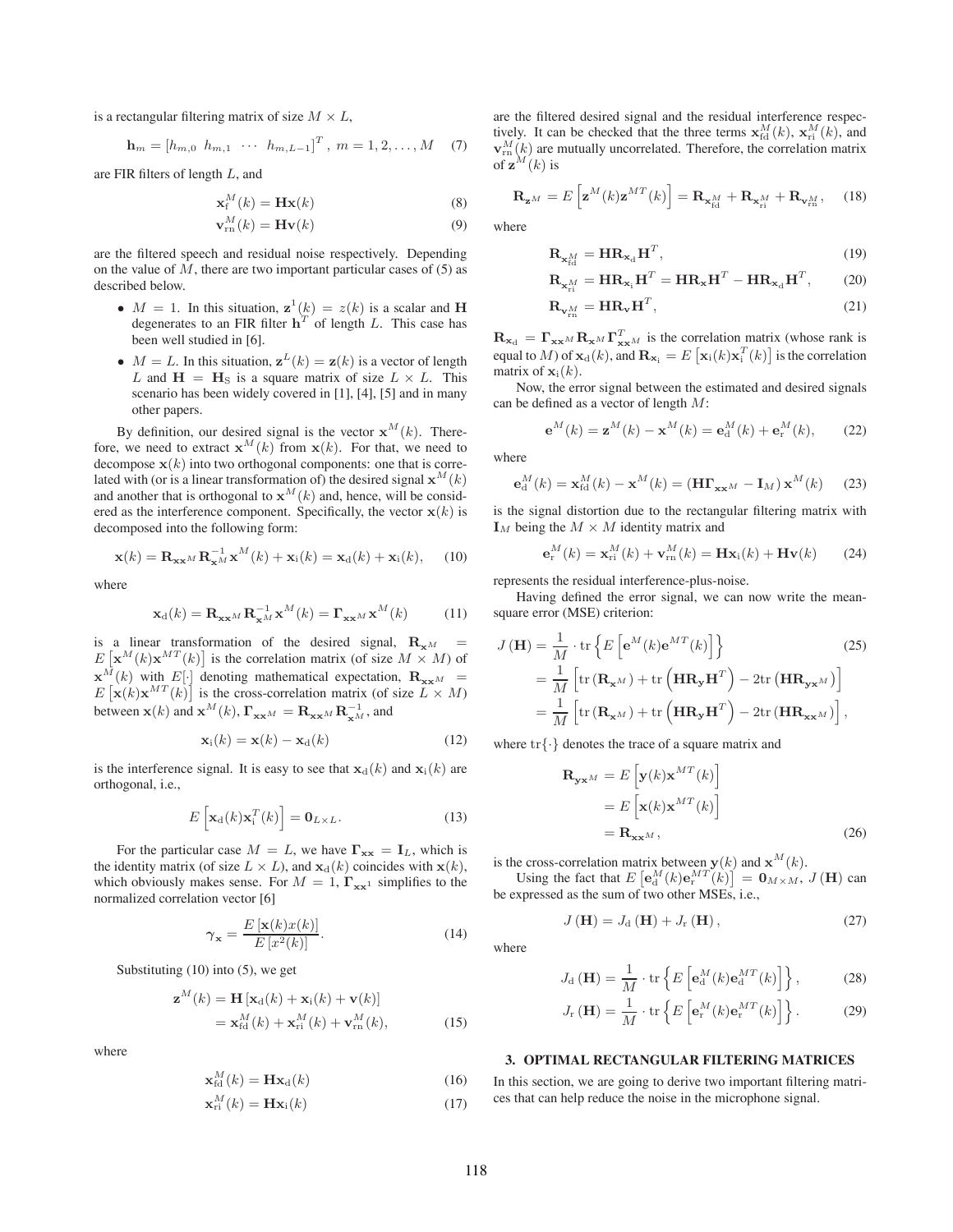#### **3.1. Wiener**

If we differentiate the MSE criterion,  $J(\mathbf{H})$ , defined in (25), with respect to **H** and equate the result to zero, we find the Wiener filtering matrix

$$
\mathbf{H}_{\mathbf{W}} = \mathbf{R}_{\mathbf{y}\mathbf{x}^M}^T \mathbf{R}_{\mathbf{y}}^{-1} = \mathbf{R}_{\mathbf{x}\mathbf{x}^M}^T \mathbf{R}_{\mathbf{y}}^{-1}.
$$
 (30)

Using the identity filtering matrix  $I_i = \begin{bmatrix} I_M & 0_{M \times (L-M)} \end{bmatrix}$ , we can rewrite the Wiener filtering matrix as

$$
\mathbf{H}_{\mathrm{W}} = \mathbf{I}_{i} \mathbf{R}_{\mathbf{x}} \mathbf{R}_{\mathbf{y}}^{-1} = \mathbf{I}_{i} \left( \mathbf{I}_{L} - \mathbf{R}_{\mathbf{v}} \mathbf{R}_{\mathbf{y}}^{-1} \right). \tag{31}
$$

Since

$$
\mathbf{R}_{\mathbf{x}\mathbf{x}^M} = \mathbf{\Gamma}_{\mathbf{x}\mathbf{x}^M} \mathbf{R}_{\mathbf{x}^M},\tag{32}
$$

we can rewrite (30) as

$$
\mathbf{H}_{\mathbf{W}} = \mathbf{R}_{\mathbf{x}^{M}} \mathbf{\Gamma}_{\mathbf{x} \mathbf{x}^{M}}^{T} \mathbf{R}_{\mathbf{y}}^{-1}.
$$
 (33)

By exploiting the decomposition of  $\mathbf{x}(k)$  in (10), we can decompose the correlation matrix of  $y(k)$  as

$$
\mathbf{R}_{\mathbf{y}} = \mathbf{R}_{\mathbf{x}_d} + \mathbf{R}_{in} = \mathbf{\Gamma}_{\mathbf{x}\mathbf{x}^M} \mathbf{R}_{\mathbf{x}^M} \mathbf{\Gamma}_{\mathbf{x}\mathbf{x}^M}^T + \mathbf{R}_{in}, \qquad (34)
$$

where

$$
\mathbf{R}_{\rm in} = \mathbf{R}_{\mathbf{x}_i} + \mathbf{R}_{\mathbf{v}} \tag{35}
$$

is the interference-plus-noise correlation matrix. Determining the inverse of  $\mathbf{R}_y$  from (34) with the Woodbury's identity

$$
\mathbf{R}_{\mathbf{y}}^{-1} = \tag{36}
$$
\n
$$
\mathbf{R}_{\text{in}}^{-1} - \mathbf{R}_{\text{in}}^{-1} \mathbf{\Gamma}_{\mathbf{x} \mathbf{x}^{M}} \left( \mathbf{R}_{\mathbf{x}^{M}}^{-1} + \mathbf{\Gamma}_{\mathbf{x} \mathbf{x}^{M}}^{T} \mathbf{R}_{\text{in}}^{-1} \mathbf{\Gamma}_{\mathbf{x} \mathbf{x}^{M}} \right)^{-1} \mathbf{\Gamma}_{\mathbf{x} \mathbf{x}^{M}}^{T} \mathbf{R}_{\text{in}}^{-1}
$$

and substituting (36) into (33), we get another interesting formulation of the Wiener filtering matrix

$$
\mathbf{H}_{\mathbf{W}} = \left(\mathbf{I}_{M} + \mathbf{R}_{\mathbf{x}^{M}} \mathbf{\Gamma}_{\mathbf{x} \mathbf{x}^{M}}^{T} \mathbf{R}_{\mathbf{in}}^{-1} \mathbf{\Gamma}_{\mathbf{x} \mathbf{x}^{M}}\right)^{-1} \mathbf{R}_{\mathbf{x}^{M}} \mathbf{\Gamma}_{\mathbf{x} \mathbf{x}^{M}}^{T} \mathbf{R}_{\mathbf{in}}^{-1}
$$

$$
= \left(\mathbf{R}_{\mathbf{x}^{M}}^{-1} + \mathbf{\Gamma}_{\mathbf{x} \mathbf{x}^{M}}^{T} \mathbf{R}_{\mathbf{in}}^{-1} \mathbf{\Gamma}_{\mathbf{x} \mathbf{x}^{M}}\right)^{-1} \mathbf{\Gamma}_{\mathbf{x} \mathbf{x}^{M}}^{T} \mathbf{R}_{\mathbf{in}}^{-1}.
$$
(37)

## **3.2. MVDR**

The celebrated MVDR approach, requiring no distortion to the desired signal, is usually derived in the multichannel case. Interestingly, with the new formulation, we can also derive the MVDR in the single-channel case, just like in [6], [7]. The corresponding rectangular filtering matrix is obtained by minimizing the MSE of the residual interference-plus-noise,  $J_r(\mathbf{H})$ , with the constraint that the desired signal is not distorted. Mathematically, this is equivalent to

$$
\min_{\mathbf{H}} \frac{1}{M} \cdot \text{tr}\left(\mathbf{H} \mathbf{R}_{\text{in}} \mathbf{H}^T\right) \text{ subject to } \mathbf{H} \mathbf{\Gamma}_{\mathbf{x} \mathbf{x}^M} = \mathbf{I}_M. \quad (38)
$$

The solution to the above optimization problem is

$$
\mathbf{H}_{\mathrm{MVDR}} = \left(\mathbf{\Gamma}_{\mathbf{x}\mathbf{x}^M}^T \mathbf{R}_{\mathrm{in}}^{-1} \mathbf{\Gamma}_{\mathbf{x}\mathbf{x}^M}\right)^{-1} \mathbf{\Gamma}_{\mathbf{x}\mathbf{x}^M}^T \mathbf{R}_{\mathrm{in}}^{-1},\tag{39}
$$

which is interesting to compare to  $\mathbf{H}_{\text{W}}$  in (37).

Obviously, by using the Woodbury's identity of  $\mathbb{R}_{v}^{-1}$  in (36) we can rewrite (39) as

$$
\mathbf{H}_{\mathrm{MVDR}} = \left(\mathbf{\Gamma}_{\mathbf{x}\mathbf{x}^M}^T \mathbf{R}_{\mathbf{y}}^{-1} \mathbf{\Gamma}_{\mathbf{x}\mathbf{x}^M}\right)^{-1} \mathbf{\Gamma}_{\mathbf{x}\mathbf{x}^M}^T \mathbf{R}_{\mathbf{y}}^{-1}.
$$
 (40)

From (33) and (40), we deduce the relationship between the MVDR and Wiener filtering matrices:

$$
\mathbf{H}_{\mathrm{MVDR}} = \left(\mathbf{H}_{\mathrm{W}} \mathbf{\Gamma}_{\mathbf{x} \mathbf{x}^M}\right)^{-1} \mathbf{H}_{\mathrm{W}}.\tag{41}
$$

### **4. EXPERIMENTAL RESULTS**

In this section, we use experiments to evaluate the performance of the two proposed optimal rectangular filtering matrices, i.e., Wiener and MVDR.

The clean speech signal used in the experiments was recorded from a male talker in a quiet office room. It was sampled at 8 kHz. The overall length of the signal is 30 seconds. White Gaussian noise is added into the clean speech and the input signal-to-noise ratio (SNR) of the noisy speech is 10 dB.

Implementation of the noise reduction filtering matrices derived in Section 3 require the estimation of the correlation matrices **Ry**, **Rx**, and **Rv**. To avoid the complicated voice activity detection (VAD) issue and make the performance study simple, we compute the three matrices  $\mathbf{R}_y$ ,  $\mathbf{R}_x$ , and  $\mathbf{R}_y$  directly from the corresponding signals. Specifically, at each frame, the matrices  $\mathbf{R}_\mathbf{v}$  and  $\mathbf{R}_\mathbf{x}$  are computed, respectively, using the most recent 600 samples (75-ms long) of the noisy and clean speech signals with a short-time average. Since noise is stationary, we estimate  $\mathbf{R}_{\mathbf{v}}$  using 960 samples (120-ms long) with a short-time average during periods of silence. With this implementation, our experiments should demonstrate the upper limit performance of the optimal rectangular filtering matrices.

To evaluate the amount of noise reduction, the output SNR is adopted as the objective performance measure. It is computed according to [6], [7]

$$
oSNR(\mathbf{H}) = \frac{\text{tr}\left(\mathbf{R}_{\mathbf{x}_{\text{fd}}^{M}}\right)}{\text{tr}\left(\mathbf{R}_{\mathbf{x}_{\text{ri}}^{M}} + \mathbf{R}_{\mathbf{v}_{\text{rn}}^{M}}\right)}.
$$
 (42)

The higher is the value of oSNR (**H**), the more the noise is reduced.

We also evaluate the amount of speech distortion using the speech distortion index [6], [7]

$$
v_{\rm sd}(\mathbf{H}) = \frac{\text{tr}\{E\left[\mathbf{e}_{\rm d}^M(k)\mathbf{e}_{\rm d}^{MT}(k)\right]\}}{\text{tr}\left(\mathbf{R}_{\mathbf{x}^M}\right)}.
$$
(43)

The speech distortion index is always greater than or equal to 0 and should be upper bounded by 1 for optimal filtering matrices; so the higher is the value of  $v_{sd}$  (**H**), the more the desired signal is distorted.

In order to calculate the above objective measures, the clean speech signal was also processed for each filtering matrix in addition to the noisy signal. That is to say, the filtering matrix was calculated on the noisy signal and then also applied to the clean speech. In this way, two signals are available at the output: the enhanced noisy signal  $\mathbf{z}^{M}(k)$  and the processed desired speech  $\mathbf{x}_{\text{fd}}^{M}(k)$ . Moreover, both measures are computed based on the 30-s long signals using a long-time average.

The first experiment investigates the influence of the filter length  $L$  on the noise reduction performance. Figure 1(a) shows that the output SNR of the Wiener filtering matrix increases with  $L$  if the value of M is small, i.e.,  $(M \leq 2)$ , while it does not change much with L if the value of M is large  $(M \geq 4)$ . In comparison, the MVDR filtering matrix yields a higher output SNR with a larger L in all the studied cases. Figure 1(b) shows that the speech distortion index of the Wiener filtering matrix decreases linearly with  $L$ , while such index of the MVDR filtering matrix is approximately 0 for all the different values of  $M$  and  $L$ .

The second experiment tests the noise reduction performance as a function of the frame length M. Based on the previous experiment, we set  $L = 48$ . We see from Figure 2(a) that the output SNR of the Wiener filtering matrix grows quickly as  $M$  is increased up to 4, and then continues to grow but with a slower rate, while the